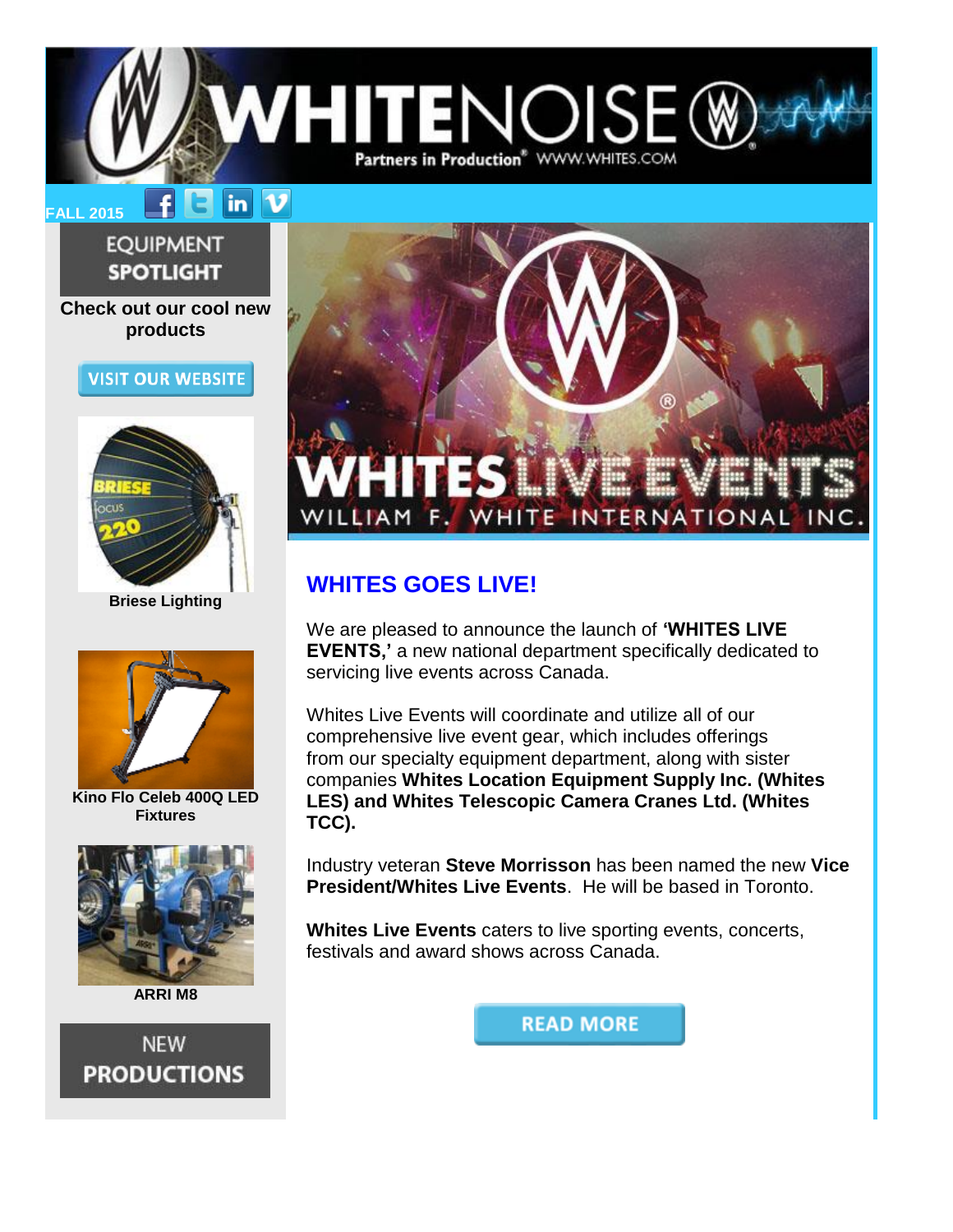

**Meet Luke Holland son of Pat and Julie Holland. Pat is a Technician in Halifax. Congratulations!**

### **CLIENT SPOTLIGHT**



**Congratulations to Stephen Dunn, writer and director of the Atlantic produced film,** *"Closet Monster."* **Winner of the Whitessponsored award for Best Atlantic Director**.



Art Hindle (Actor, 'Paradise Falls') with wife Brooke & **Producer Don Carmody** 



Toronto Mayor John Tory, Whites Chairman/CEO Paul Bronfman, Toronto Film Commissioner and **Director of Entertainment Industries Zaib Shaikh** 



Ontario Minister of Tourism, Culture<br>and Sport Michael Coteau, with<br>Actor Colin Mochrie



Director Norman Jewison and wife, Lynne St. David



### **WHITES LIGHTS UP THE ROOFTOP OF THE TIFF BELL LIGHTBOX!**

On Tuesday, Sept 15th, the **TIFF Bell Lightbox** was the hottest rooftop in downtown Toronto as we held our annual **VIP TIFF Reception**, celebrating another exciting year of production in Canada.

Guests were treated to a savoury selection of signature Oliver and Bonacini cocktails and h'ors d'oeuvres, while enjoying a special singalong led by our **Chairman/CEO, Paul Bronfman** in between mingling with well-known production professionals, government dignitaries, media and celebrities.

**READ MORE**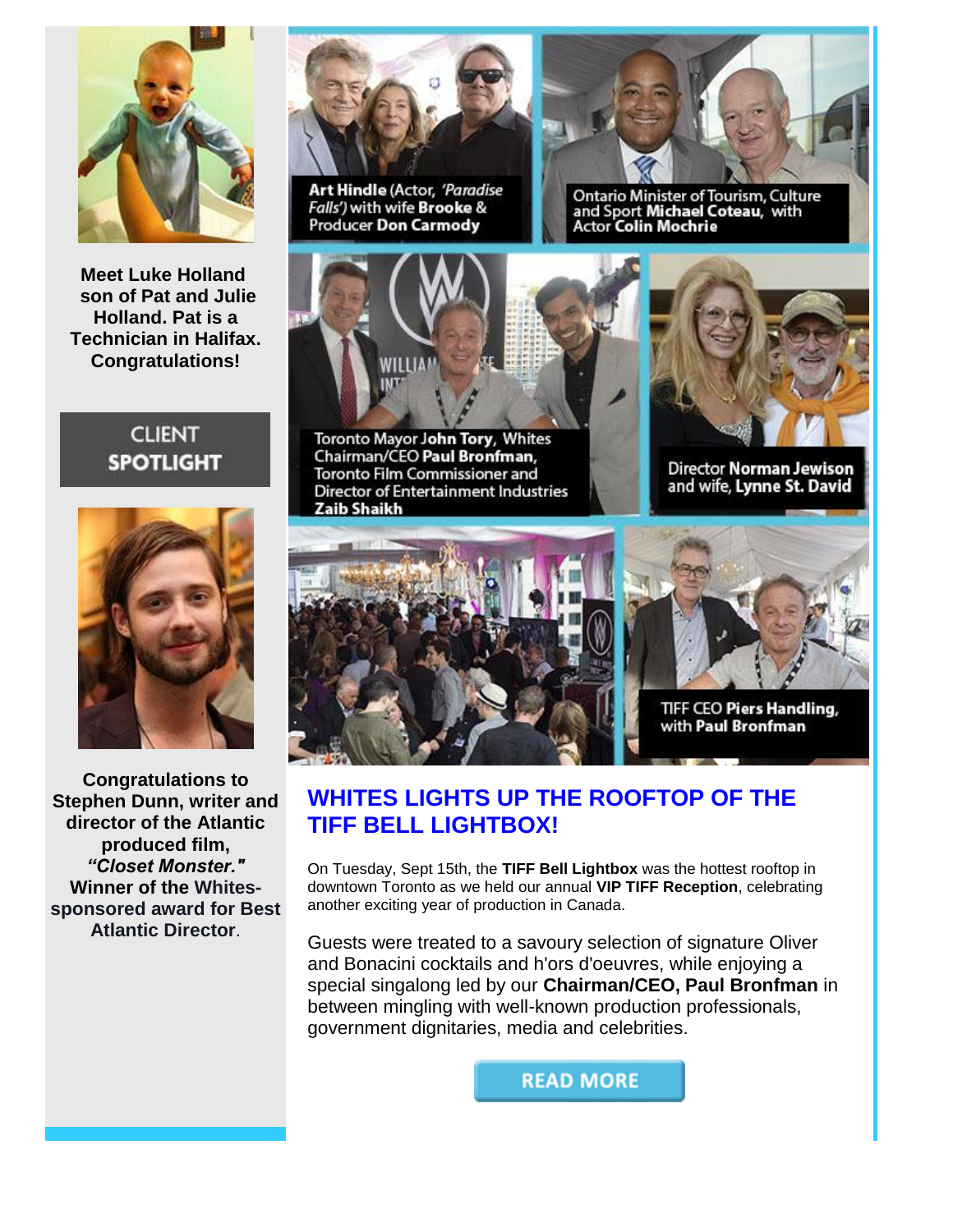

**Congratulations to filmmaker, Jorge Thielen Armand: Winner of Toronto Urban Film Festival's City Stories Award and a Whites Equipment grant. Armand is pictured with Producer Rodrigo Michelangeli and our**



### **own Cher Merlo. WHITES VANCOUVER VENTURES BACK FOR MORE MAGIC WITH** *"ONCE UPON A TIME"*

Whites Vancouver is currently in production with **ABC Studios** for season 5 of *"Once Upon a Time."* 

While details of the plot are closely guarded, we do know **Jennifer Morrison**  *("How I Met Your Mother", "House M.D."***)** will be journeying to Camelot to explore her newly discovered dark side.

**Production Manager, Dennis Swartman** *("Once Upon a Time in Wonderland", "V"***)** enjoyed the versatility of our **Supertechno 30 Crane** along with **blue and green screens**, which allowed their team to create immersive digital environments.

*"Once Upon a Time"* is set to premiere on Sept. 27th, and airs Sundays at 8pm EST on **ABC,** and on **CTV** in Canada.

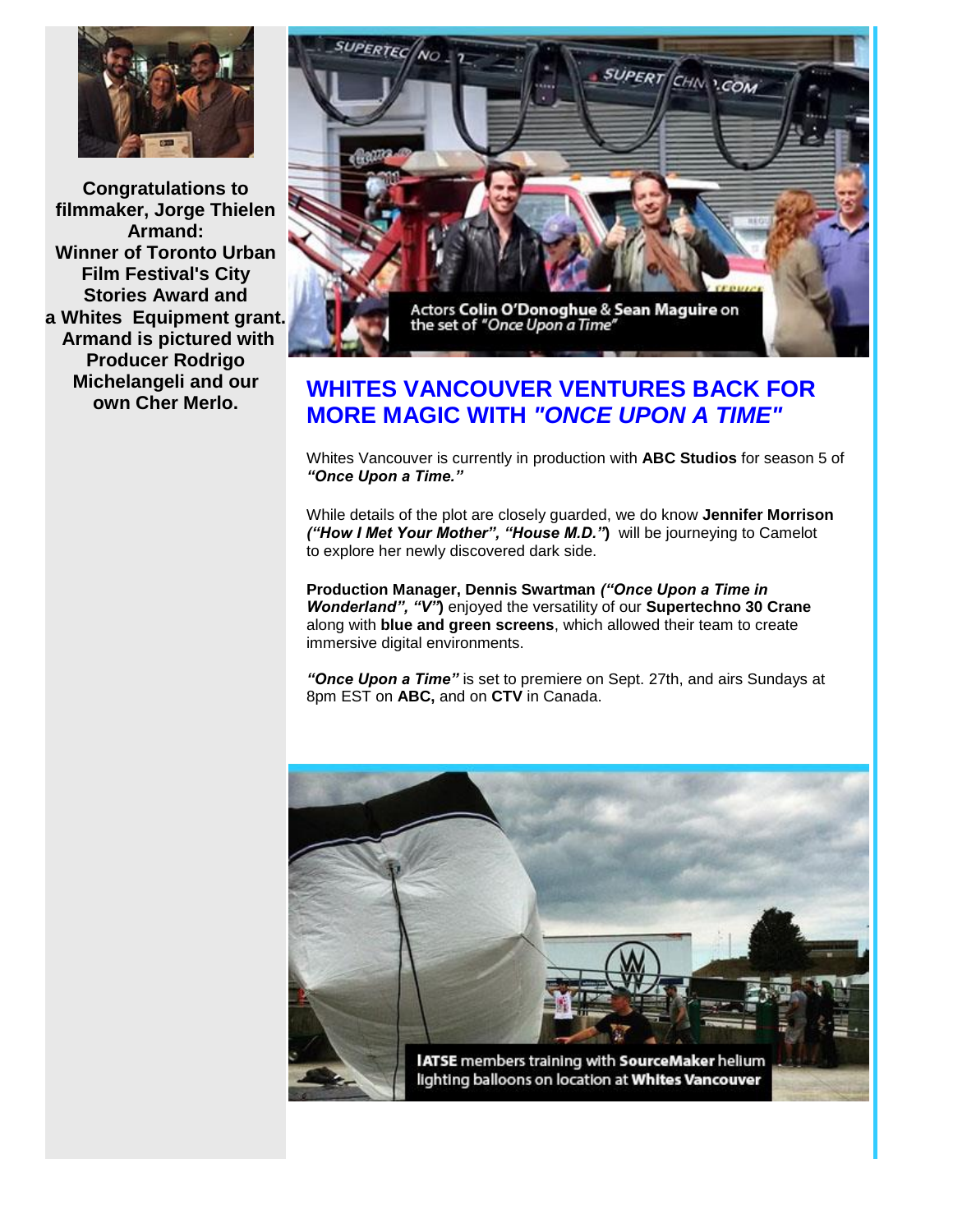### **WHITES SHINES BRIGHT WITH NEW SOURCEMAKER PARTNERSHIP**

**SourceMaker** is one of the world's leading designers of lighting balloon technology with over 13 years of experience. These state-of-the-art lighting balloons are easily rigged to grids, trusses and condors.

Current Whites' productions using **Sourcemaker Cubes, Tubes and Spheres include** *"A Dog's Purpose," "Minority Report", and "Beauty and the Beast.* " to name just a few.

**SourceMaker's** innovative solutions for challenging lighting locations such as **Zero Gravity** and the **Ambient Cloud** are also gathering momentum with designers who require flexibility and efficiency in their luminaire arsenal.

These new advances in lighting balloon technology showcase Whites' ongoing commitment to providing its customers with the latest in production equipment innovations.



## **WHITES TORONTO HITS THE ICE WITH** *"GOON: LAST OF THE ENFORCERS"*

Whites Toronto recently wrapped production for the upcoming sequel of the Canadian cult comedy feature, *"Goon."*

*"Goon: Last of the Enforcers"* follows actor **Seann William Scott**  *("American Pie", "Bulletproof Monk")* reprising his role as Doug "The Thug" Glatt as his hockey team, the Halifax Highlanders, recruits new players during a pro lockout.

Working with **Production Manager, Stefan Steen** *("Pompeii", "RED"),*  Whites supplied the production with our newest lighting and grip inventory, and exclusive speciality equipment including our **Mini Scorpio Remote Camera Head** along with our classic **Giraffe Crane**. Unique to this production are the **Whites custom-made Ice Dollies**, which allowed the crew to achieve dynamic close-ups of the hockey action, getting even closer to the puck than ever before.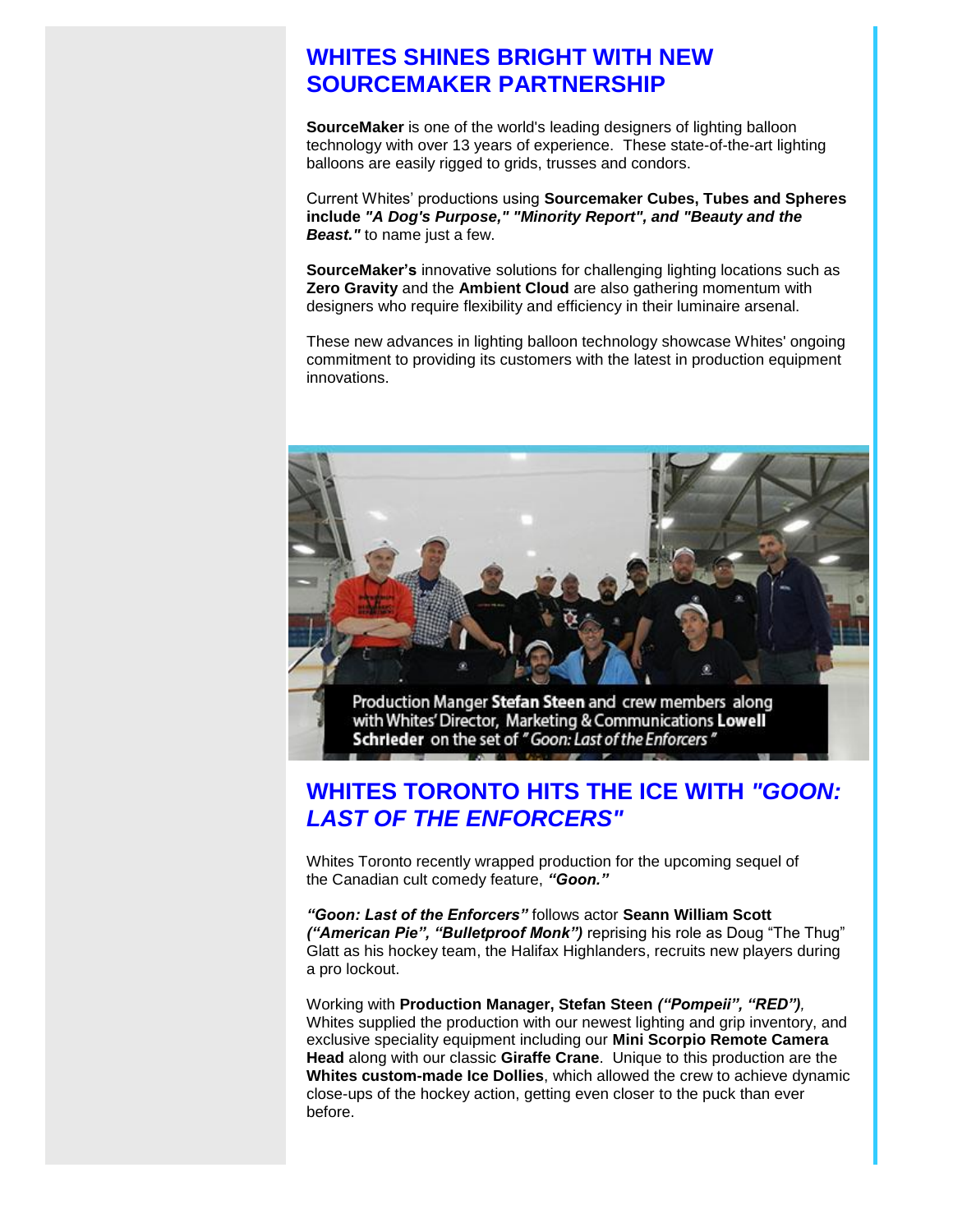*"Goon: Last of the Enforcers,"* is scheduled to hit theatres in 2016.



### **WHITES WINNIPEG IN PRODUCTION ON "A DOG'S PURPOSE", PROVING YOU CAN DEFINITELY TEACH A DOG NEW TRICKS!**

Whites Winnipeg is currently in production with **Dreamworks Original Pictures** and **Walden Media**, on a film adaptation of the popular 2010 novel, **"A Dog's Purpose."**

This family friendly feature follows a devoted dog named Bailey searching for his original owner over the course of being reincarnated several different times.

Whites Winnipeg worked closely with **Production Manager Lesley Oswald**  *("Heaven Is for Real", "The Haunting in Connecticut")* who appreciated our full line of **Arri M Series lighting**, including the latest **M40s** and **M90s**. The production team was also impressed by our new **Sourcemaker LED Blankets and Cube Lighting Balloons.**

*"A Dog's Purpose"* is slated to hit theatres in 2017.